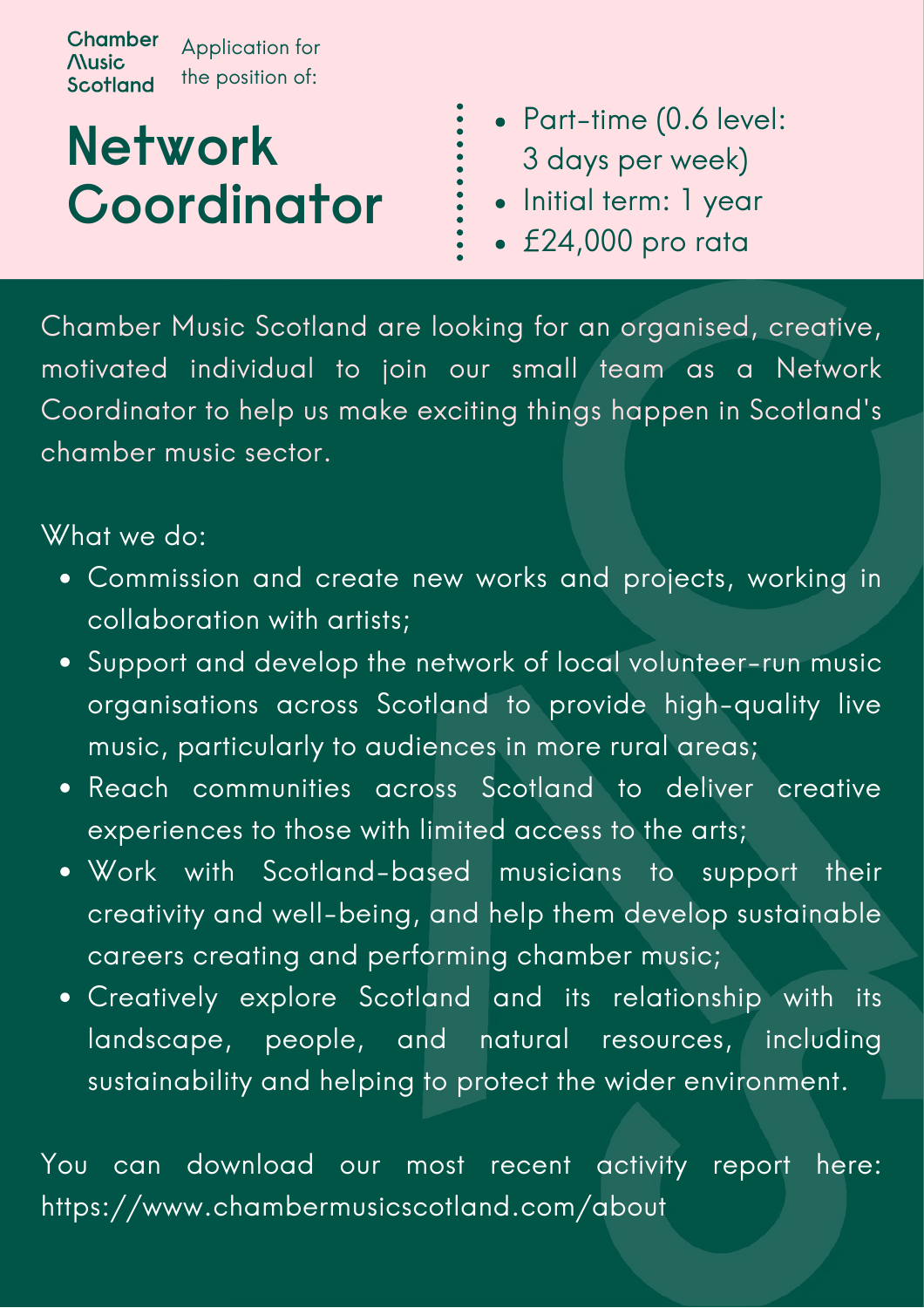## **Chamber Nusic** Scotland

# **Network Coordinator** Background Information

#### **Our Network of Promoters**

We support and develop a network of over 70 volunteer-run music organisations who programme and promote chamber music concerts throughout Scotland, collectively bringing over 400 performances to audiences in Scottish cities, towns, villages, and islands each year.



Our promoters also work with musicians, schools, and other groups to make workshops and community events happen in their local areas. Chamber Music Scotland supports this network by providing funding, developmental opportunities, advice, and hosting an annual Promoter Conference and Chamber Music Showcase. Find out more about our promoters: https://www.chambermusicscotland.com/promoters